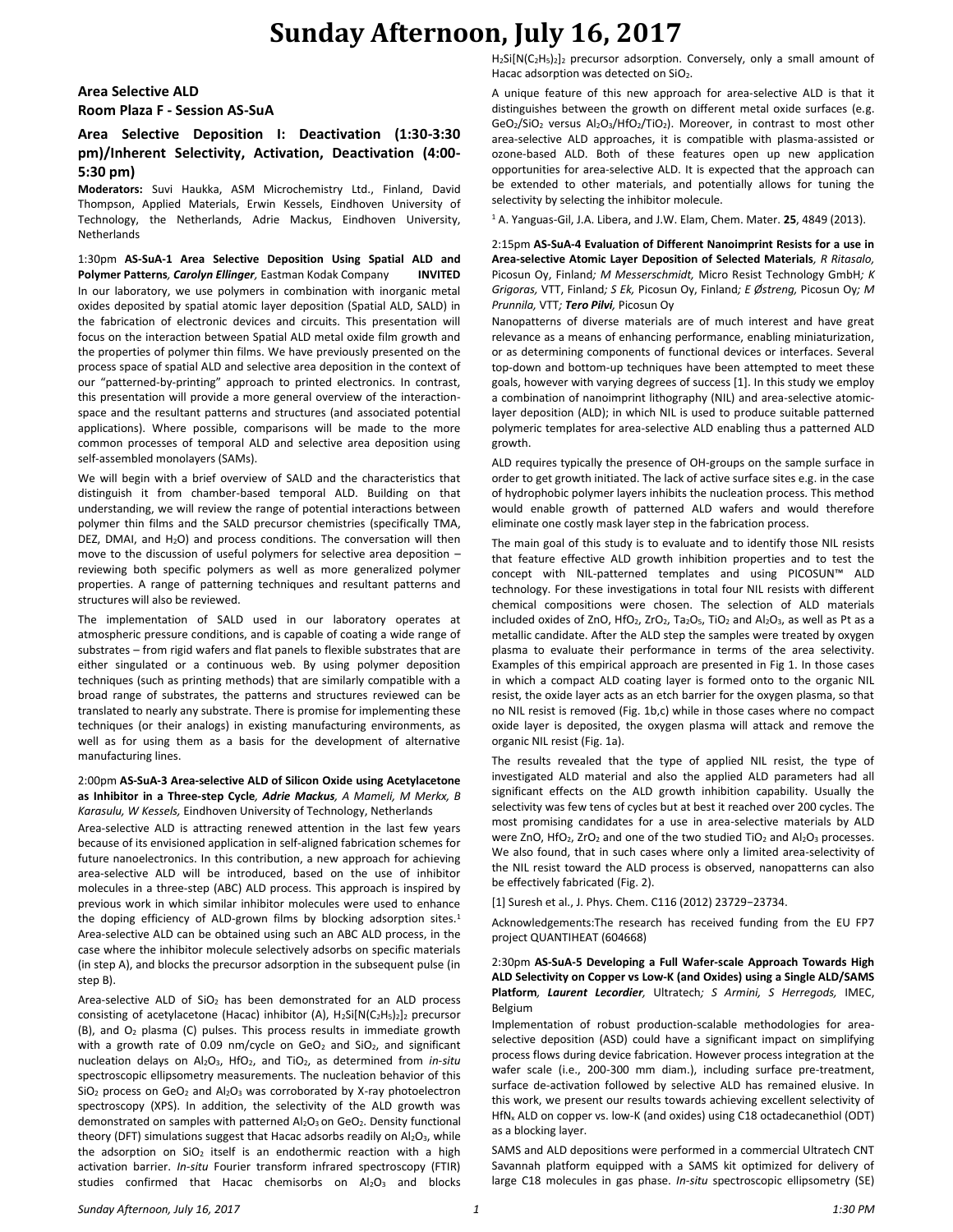was used to optimize the process performance during the different steps including reduction of the native copper oxide, ODT passivation and selective ALD growth. Results were validated with *ex-situ* XPS, RBS and SEM characterization.

Several methods were investigated to rapidly reduce the native copper oxide including exposures to ethanol as well as TMA and TDMAHf. ALDinhibiting films were deposited in gas phase with short (<900s) ODT exposures. Temperature and reduction methods were shown to have a significant impact on ODT growth varying from saturating single monolayer growth to non-self limited growth with thicknesses varying from 30 to 80Å.

*In-situ* SE measurements during HfN<sub>x</sub> ALD on ODT-treated copper and low-K showed a high degree of selectivity with  $HfN<sub>x</sub>$  growth delayed for up to 480 ALD cycles on copper, while no growth inhibition was detected on ODTtreated low-K and oxides. Interestingly the non self-limited ODT films were shown to be the best ALD-growth inhibitors.

The authors will discuss the benefits and challenges associated with this rapid gas-phase methodology, emphasizing process time and wafer scalability to 300 mm, dose control challenges associated with delivery of large C18 SAMS molecules, and the significant impact of self-limited vs. non self-limited ODT growth on ASD performances.

#### 2:45pm **AS-SuA-6 Fabrication of Large-area Nanolines by Area-selective Atomic Layer Deposition***, J Ekerdt, Zizhuo Zhang,* University of Texas at Austin

Metal lines are common in semiconductor applications, such as interconnect lines and advanced memory word/bit lines. As the device features scale down, fabrication of large-area uniform nanolines becomes harder. Photolithography followed by etching is the usual patterning method for nanolines but the 100-nm pitch has introduced lithographic challenges when applied across large areas. Furthermore, subtractive etching of metal films typically relies on plasma processes that can generate side products detrimental to device performance.

We offer an alternative to patterning large-area nanolines through a sequence of nanoimprint-lithography, area-selective atomic layer deposition (A-SALD) of a metal oxide film and oxide reduction to the metal. The nanoimprint process can create wafer-scale nanoscale patterns with low cost, high throughput and high resolution. A-SALD is a process by which the chemical nature/reactivity of a surface can be manipulated such that ALD nucleation occurs only in desired regions.

In this work, Co is taken as the exemplary metal; however the process works for other transition metals, including Fe, and Ni. Previous efforts to deposit Co metal using bis(N-tert butyl, N'ethylpropionamidnato) cobalt (II) and  $H_2$  in ALD have suffered from carbon and nitrogen incorporation into the film and nucleation on polymer- and alkylsilane-coated surfaces. Therefore a route to impurity-free CoO deposition in the defined areas followed by reduction from CoO to Co is selected. The approach is illustrated with a 110-nm pitch nanoline pattern of 40 nm-wide trenches and 120 nm-high cured-imprint polymer lines created by nanoimprinting. After O2/Ar plasma-etching to remove a 10 nm residual layer at the trench bottom, CoO ALD occurs only at the bottom of the trenches. Following deposition at 180 °C and removal of the polymer lines with etching, the CoO can be reduced to form Co metal using a reducing gas at elevated temperature or an oxygen-scavenger layer, such as Al, near ambient temperature. With this A-SALD approach, we are able to pattern large-area uniform and parallel Co metal nanolines with a 110-nm pitch. The nanoline width can be tuned by the  $O<sub>2</sub>/Ar$  treatment of imprinted pattern and the height of nanolines can be adjusted by the number of ALD cycles. X-ray photoelectron spectroscopy is used to determine the composition and oxidation state of nanolines at various steps in the process. Scanning electron microscope and atomic force microscope are used to determine the pitch, width and height of the nanolines. Using I-V measurement and vibrating sample magnetometer, we explore the electrical and magnetic properties of the Co nanolines.

### 3:00pm **AS-SuA-7 Nanoscale Selective Deposition of TiO<sup>2</sup> using e-beam Patterned Polymeric Inhibition Layers and TDMAT Precursor***, A Haider, M Yilmaz, P Deminskyi,* Bilkent University, Turkey*; Hamit Eren,* Delft University of Technology, Netherlands*; N Biyikli,* Utah State University

Controlling the lateral dimensions of thin films by patterning is an essential requirement for microelectronics industry towards continuous device miniaturization. Conventionally, thin film patterning is achieved by photolithography which includes several processing steps. During the atomic layer deposition (ALD) process, film nucleation is critically dependent on the surface chemistry of the substrate which makes it

possible to achieve area-selective ALD (AS-ALD) by chemically modifying the substrate surface. Local modification of substrate surface opens up possibilities to achieve lateral control over film growth in addition to robust thickness control during ALD process. AS-ALD offers numerous advantages in device fabrication such as reduction of the lithography steps required, elimination of complicated etching processes, and minimization of expensive and poisonous reagent use.

In this work, we report a detailed investigation to select the most compatible polymer blocking layer among poly(methyl methacrylate) (PMMA), polyvinylpyrrolidone (PVP), and inductively coupled plasma (ICP) polymerized fluorocarbon (CF<sub>x</sub>) for AS-ALD of TiO<sub>2</sub>. TiO<sub>2</sub> was grown at 150 °C using tetrakis(dimethylamido) titanium (TDMAT) and H2O as titanium and oxygen precursors, respectively. PMMA and PVP were deposited using spin coating and  $C_4F_8$  was grown using inductively coupled plasma (ICP) etch reactor. Contact angle, scanning electron microscope (SEM), spectroscopic ellipsometer, and X-ray photoelectron spectroscopy (XPS) measurements were performed to investigate the effectiveness of polymer layers for AS-ALD process of  $TiO<sub>2</sub>$ . TiO<sub>2</sub> was grown with different number of growth cycles (maximum = 1200 cycles) on PMMA, PVP and  $CF_x$ . PMMA revealed successful growth inhibition upto the maximum inspected growth cycles. PVP was able to block TiO<sub>2</sub> growth upto 300 growth cycles, while CF<sub>x</sub> revealed no inhibition capability. Finally, mm, μm, and nm-scale selfaligned deposition of  $TiO<sub>2</sub>$  is demonstrated using a PMMA masking layer that has been patterned using e-beam lithography. Additionally, we used the selectively grown  $TiO<sub>2</sub>$  layers as an etch mask layer to create deep trench structures inside Si. SEM, EDX line scan, EDX elemental mapping, and XPS elemental mapping measurements revealed successful patterning of TiO<sub>2</sub> features. AS-ALD of TiO<sub>2</sub> demonstrated in the present work offers a novel approach to fabricate close packed nanopatterns for various device architectures without any complex etching or lift-off processes.

#### 3:15pm **AS-SuA-8 Area-selective Atomic Layer Deposition using Inductively Coupled Plasma Polymerized Fluorocarbon Layer: A Case Study for Metal-Oxides and Metals***, Ali Haider, P Deminskyi, T Khan,*  Bilkent University, Turkey*; H Eren,* Delft University of Technology, Netherlands*; N Biyikli,* Utah State University

Nanoscale process integration demands novel nano-patterning techniques in compliance with the requirements of next generation devices. Conventionally, top-down subtractive (etch) or additive (deposition/lift-off) processes in conjunction with various lithography techniques is employed to achieve film patterning, which become increasingly challenging due to the ever-shrinking misalignment requirements. To reduce the complexity burden of lithographic alignment in critical fabrication steps, self-aligned processes such as selective deposition and selective etching might provide attractive solutions.

Here, we demonstrate a methodology to achieve area-selective ALD (AS-ALD) by using inductively couple plasma (ICP) grown fluorocarbonpolymer film as growth inhibition layer. The fluorocarbon layer was grown using C<sub>4</sub>F<sub>8</sub> feed gas in a conventional ICP-etch reactor. Our approach has been tested for metal-oxides and metals including ZnO, Al<sub>2</sub>O<sub>3</sub>, HfO<sub>2</sub>, Pt, and Pd. Contact angle, X-ray photoelectron spectroscopy, spectroscopic ellipsometer, and scanning electron microscopy measurements were performed to investigate the blocking ability of plasma polymerized fluorocarbon layers against ALD-grown films. Characterizations carried out revealed that effective blocking on fluorocarbon layer is achieved for ZnO, Pt, and Pd films with different blocking cycle numbers before nucleation initiates. On the other hand, a rather slow nucleation has been observed for HfO<sub>2</sub> growth on fluorocarbon coated surfaces, while Al2O3 growth showed almost no delay with a growth rate equal to the ones on conventional substrate surfaces. By exploiting this inhibition feature, thin film patterning has been demonstrated by growing ZnO, Pt, and Pd films on photolithographically patterned fluorocarbon/Si samples. The robust albeit rather simple and straightforward technique presented in this work overcomes various challenges associated with previous methods of AS-ALD and provides an alternative route towards nano-patterning using selective deposition.

#### 4:00pm **AS-SuA-11 Adventures and Advances in Selective Deposition***, David Thompson,* Applied Materials **INVITED**

Please submit your abstract to Della Miller, della@avs.org, immediately for inclusion in the program.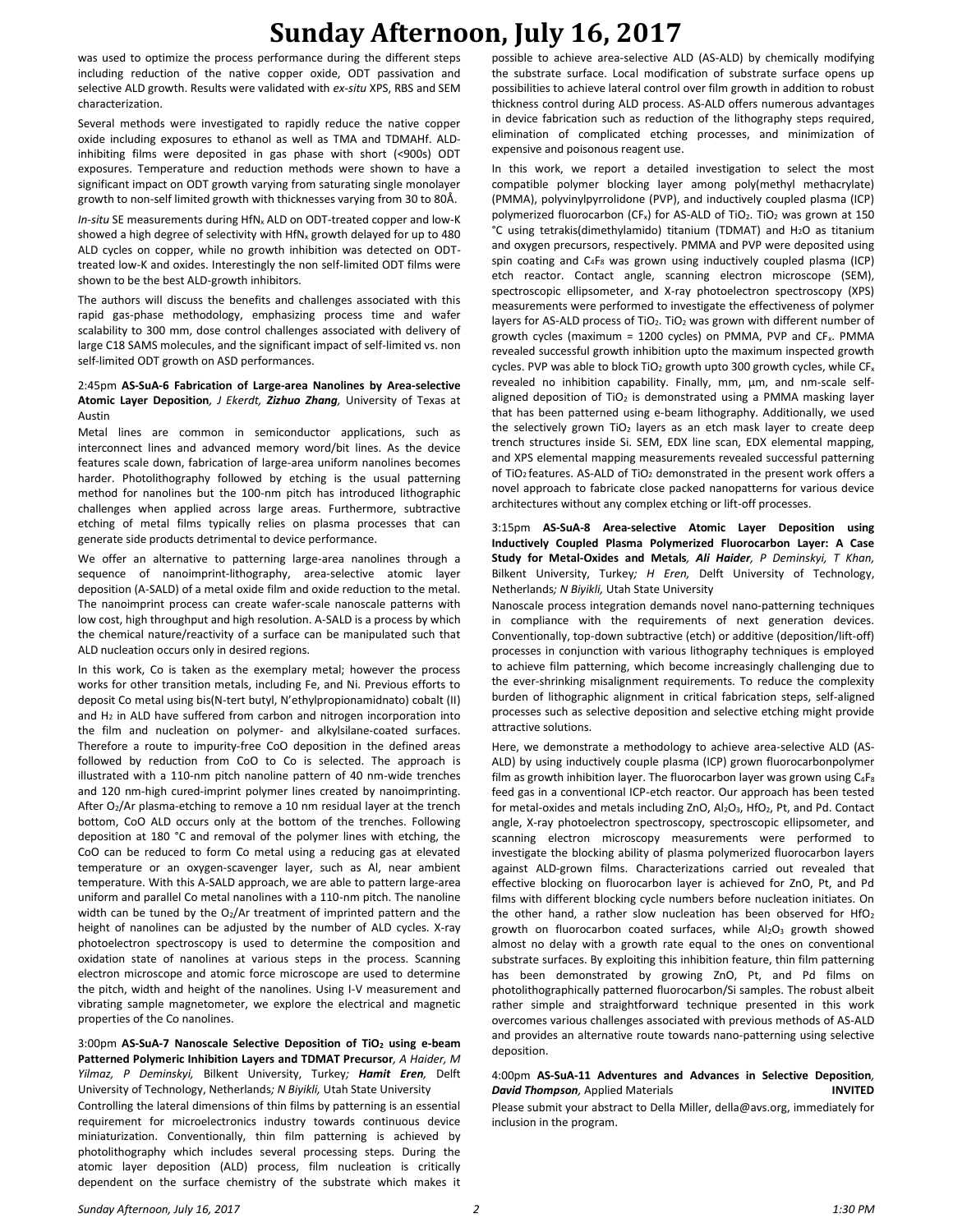4:30pm **AS-SuA-13 Direct-write ALD of Transparent Conductive Oxides: Micro- and Nanoscale Patterned In2O3:H and ZnO***, Alfredo Mameli, B Karasulu, B Barcones Campo, M Verheijen, A Mackus, W Kessels, F Roozeboom,* Eindhoven University of Technology, Netherlands

Area-Selective Atomic Layer Deposition (AS-ALD) can push device manufacturing towards new frontiers. To date, several approaches have been developed for achieving area-selective deposition that can be classified as either area-activation<sup>1</sup> or area-deactivation.<sup>2</sup> The former is referred to as *direct-write* ALD when no subtractive steps are employed. In this work, we report on *direct-write* ALD of two transparent conductive oxides, In<sub>2</sub>O<sub>3</sub>:H and ZnO. The method exploits the selective precursor adsorption on OH-terminated versus H-terminated Si surfaces and the resulting differences in nucleation delay.

Previously we have demonstrated that microscale  $In_2O_3$ : H patterns can be fabricated by local activation of the surface using a micro-plasma printer, followed by a second step in which AS-ALD takes place on the activated surface only.<sup>3</sup> Similar chemistry is now explored for ZnO AS-ALD, while aiming at nanoscale dimensions. In this case an ultra-thin  $SiO<sub>2</sub>$  seed layer was deposited to activate the H-terminated surface (i.e., a-Si:H) for ALD growth. 500-by-500 nm<sup>2</sup> SiO<sub>2</sub> seed layers were deposited by electron beam induced deposition (EBID) using tetraethyl orthosilicate (TEOS) and  $H_2O$  as the precursors. For the ALD of ZnO, diethylzinc (DEZ) and  $H_2O$  were used as the precursor and the co-reactant, respectively, in a thermal ALD process at substrate temperatures ranging from 100 to 250°C. Selective deposition of ZnO was obtained upon 80 ALD cycles, with good selectivity as demonstrated by *in-situ* ellipsometry, SEM, cross-sectional TEM and energy dispersive X-ray spectroscopy (EDX) analysis. The influence of the ALD process temperature and EBID patterning parameters on the extent of selectivity have been investigated in detail. First principle density functional theory calculations corroborate the selectivity of the ALD process by revealing a kinetically hindered surface reaction between DEZ and Hterminated Si surfaces.

#### **References**

[1] A. J. M. Mackus *et al.*, J. Phys Chem. C, **117**, 10788-10798 (2013)

[2] R. Chen *et al.,* Adv. Mater.,**18**, 1086-1090 (2006)

[3] A. Mameli *et al.*, *Chem. Mater Comm.*, **29**, 921-925 (2017)

#### 4:45pm **AS-SuA-14 Inherent Substrate-Selective Growth of Cobalt and Nickel Metal Films by Atomic Layer Deposition***, Marissa M. Kerrigan, C Winter,* Wayne State University

Atomic layer deposition (ALD) affords thin films with high conformality and precise thickness control due to its self-limited growth mechanism, and enables the increasing demands for smaller feature sizes in microelectronics devices to be met.<sup>1</sup> Area-selective ALD (ASALD) growth is receiving attention in the fabrication of microelectronic devices, since it can eliminate complicated etching steps from the fabrication process and minimizes expensive and toxic reagent use.<sup>2</sup> To date, few ASALD processes for metals have been reported, driving a need for new processes to be developed.<sup>2</sup> Thin films of cobalt metal grown by ASALD are of considerable interest for use in microelectronics devices, specifically as a metallization liner and cap for copper features in sub-10 nm logic nodes.<sup>3</sup> Our laboratory has recently reported an ALD process for the inherent selective deposition of cobalt metal thin films using bis(1,4-di-*tert*-butyl-1,3 diazabutadienyl)cobalt(II), Co(tBu2DAD)2, and formic acid.4-5 This process affords high-purity, low-resistivity cobalt films, with a growth rate of 0.95 Å/cycle. Importantly, growth occurs preferentially on metal substrates over dielectric substrates. However, the use of formic acid as a co-reactant is undesirable for industrial applications. In this work, we will describe the development of a new ASALD process for high-purity, low-resistivity (~13 µΩcm) cobalt metal films from Co(<sup>tBu2</sup>DAD)<sub>2</sub> and alkyl amines, with a growth rate of 0.98 Å/cycle on metal substrates. No cobalt metal growth is observed on dielectric substrates. We will also report a new ASALD process for high-purity, low-resistivity (~20 µΩcm) nickel metal films from  $Ni(^{tBu2}DAD)_2$  and alkylamines, with a GR of 0.60 Å/cycle on metal substrates. No nickel metal growth is observed on dielectric substrates. We will also discuss extending M(<sup>tBu2</sup>DAD)<sub>2</sub> and alkyl amines as a general process for the low temperature ALD growth of other first row transition metal films.

1. Knisley, T. J.; Kalutarage, L. C.; Winter, C. H. *Coord. Chem. Rev.* **2013,***257*, 3222-3231.

2. Mackus, A. J. M.; Bol, A. A.; Kessels, W. M. M. *Nanoscale* **2014,***6*, 10941- 10960.

3. Wislicenus, M.; Liske, R.; Gerlich, L.; Vasilev, B.; Preusse, A. *Microelectron. Eng.* **2015,***137*, 11-15.

4. Klesko, J. P.; Kerrigan, M. M.; Winter, C. H. *Chem. Mater,* **2016,***28*, 700- 703.

5. Kerrigan, M. M.; Klesko, J. P.; Rupich, S. M.; Dezelah, C. L.; Kanjolia, R. K.; Chabal, Y. J.; Winter, C. H. *J. Chem. Phys.* **2017,***146*, 052813.

#### 5:00pm **AS-SuA-15 Delayed Nucleation of HfO<sup>2</sup> and TiO<sup>2</sup> ALD on Carbon via Cyclic Plasma Treatments for Application in Selective-Area Deposition***, Eric Stevens,* North Carolina State University, USA*; Y Tomczak, B Chan, E Altamirano-Sanchez,* IMEC, Belgium*; G Parsons,* North Carolina State University, USA*; A Delabie,* IMEC, Belgium

Fabrication of future nanoelectronic devices will require innovative and scalable patterning techniques. The use of a sacrificial patterning layer, such as Advanced Patterning Film (APF), would allow metal oxide materials to be deposited in a trench-fill approach, assuming growth inhibition on APF selective to the growth substrate. This work seeks an in-depth understanding of the nucleation and growth behavior of metal oxide ALD on APF, and the effects of surface pre-treatments on the surface functionalization for use in  $TiO<sub>2</sub>$  and  $HfO<sub>2</sub>$  patterning.

A high density APF film was deposited on 300mm Si wafers using plasma enhanced CVD of  $C_2H_2$  at 400°C, yielding an amorphous carbon composed of mostly  $sp^2$  and  $sp^3$  hybridized carbon. The inherent selectivity of the asdeposited APF films was probed by depositing HfO<sub>2</sub> (HfCl<sub>4</sub> + H<sub>2</sub>O at 300°C) and TiO<sub>2</sub> (Ti(OCH<sub>3</sub>)<sub>4</sub> + H<sub>2</sub>O at 250°C) by ALD. These water-based ALD processes are anticipated to proceed via island growth on C-C and C-H surfaces. Interestingly, uninhibited ALD growth of both TiO<sub>2</sub> and HfO<sub>2</sub> was observed for as-deposited APF substrates, presumably due to ~5% oxygen present at the surface (X-ray Photoelectron Spectroscopy, XPS) and an RMS value of 0.55 nm.

In order to remove oxygen and impede nucleation of metal oxide ALD, an in situ, direct  $H_2$  plasma pre-treatment was investigated. XPS depth profiling revealed that for both treated and untreated APF, the oxygen content converged to ~1% after 2-3 nm Ar sputtering, implying a partial oxidation of the APF surface when exposed to air. A plasma pretreatment of 100W for 10s was sufficient to reduce the surface oxygen from 5% to 3%, with ~3 nm of APF etching observed (spectroscopic ellipsometry). The combination of high power and cyclic treatments are believed to etch the partially oxidized top few nanometers and reduce the amount of sites available for re-oxidation, resulting in mostly C-H and C-C surface termination.

The effect of plasma power was screened by subjecting APF substrates to in situ plasma treatments followed by 30 cycles of TiO<sub>2</sub> ALD (Figure 1). Low power treatments (e.g., 50W) had minimal effect, whereas using 400W and repeated cycling within the ALD sequence (e.g., (400Wx2 + 15cy)x2) yielded growth below the RBS detection limit on the APF, corresponding to 1.3 nm of TiO<sub>2</sub> on receptive silicon nitride. Furthermore, a cyclic H<sub>2</sub> plasma treatment of 400Wx2 allowed for up to 60 cycles of TiO<sub>2</sub> and HfO<sub>2</sub> ALD on APF without film closure (Figures 2, 3). These insights can aid the design of patterned substrates which incorporate area selective ALD of TiO<sub>2</sub> and HfO<sub>2</sub> on SiN, while delaying film closure on APF.

5:15pm **AS-SuA-16 Selective Deposition Process Combining PEALD and ALE***, Christophe Vallée,* Univ. Grenoble Alpes, CNRS, France*; R Gassilloud,*  CEA-Leti, France*; R Vallat,* Univ. Grenoble Alpes, CNRS, France*; C Mannequin,* University of Tsukuba*; A Uedono,* University of Tsukuba, Japan*; V Pesce,* Univ. Grenoble Alpes, CNRS, France*; N Posseme,* CEA-Leti, France*; P Gonon, A Bsiesy,* Univ. Grenoble Alpes, CNRS, France **INVITED** At advanced nodes, lithography starts to dominate the CMOS technology cost and alternative approaches are needed to continue 2D scaling and extend Moore's law. Selective deposition process, is a very promising path to enhance patterning capabilities and control its cost. From all the different deposition processes, Atomic Layer Deposition (ALD) is probably the more suitable tool to develop a selective deposition due to its high surface sensitivity. The first part of this paper will be an overview of different existing ALD selective deposition processes:

- Selective ALD using self-assembled monolayers (Selective-Area or Area-Selective ALD)

- Selective ALD using block copolymer
- Selective ALD using temperature

- Selective ALD using spatial ALD (Atomic Layer Printer)

In the second part, we will focus on plasma-based selective ALD process. Cold plasmas used for ALD assistance contain many energetic species such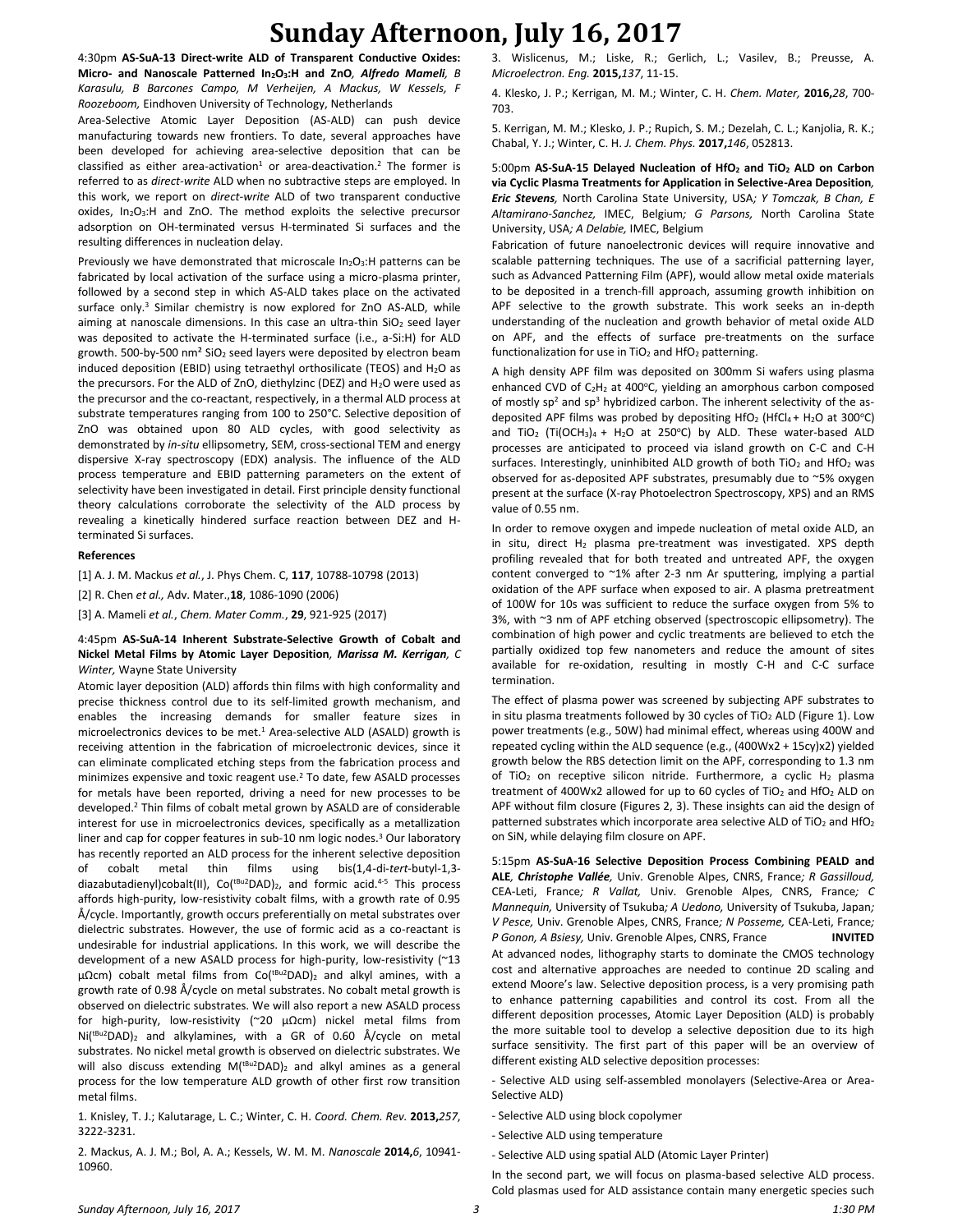as ions and radicals that can be used to design a selective deposition process. For example, it has been proposed to use an ion implantation assistance to perform topography selective deposition on 3D structures. In our group, we are developing a plasma ALD selective deposition process by adding a plasma etching step. For this process, easy to use and compatible with high throughput manufacturing, three waypoints are needed:

- First a different nucleation delay between two substrates. Here we take advantage of the inherent substrate-dependent growth initiation of ALD;

- Second an etching step is needed with an etch rate controlled at the nm scale in order to remove the deposited material on one substrate;

- A plasma-induced surface modification of the substrate where the material has been removed is needed. Idea here is to add after each etching step an additional nucleation delay before starting the growth again.

This process that has been developed in a 300 mm plasma deposition tool from Kobus will be more detailed and examples of selective deposition processes combining PEALD and etching steps for  $Ta_2O_5$  and  $TiO_2$  will be given. The impact of the process on the chemical and electrical properties of the oxides will also be discussed thanks to XPS, XRR, ellipsometry and positron annihilation spectroscopy as well as C(V) and I(V) characterizations. Enhancing the performance of this process needs to optimize the etching step. For this purpose, we are currently trying to develop specific atomic layer etching processes in the PEALD tool by adding a RF substrate bias waveform developed by Oxford in a FLEXAL tool. This specific experimental set up and first results will also be addressed.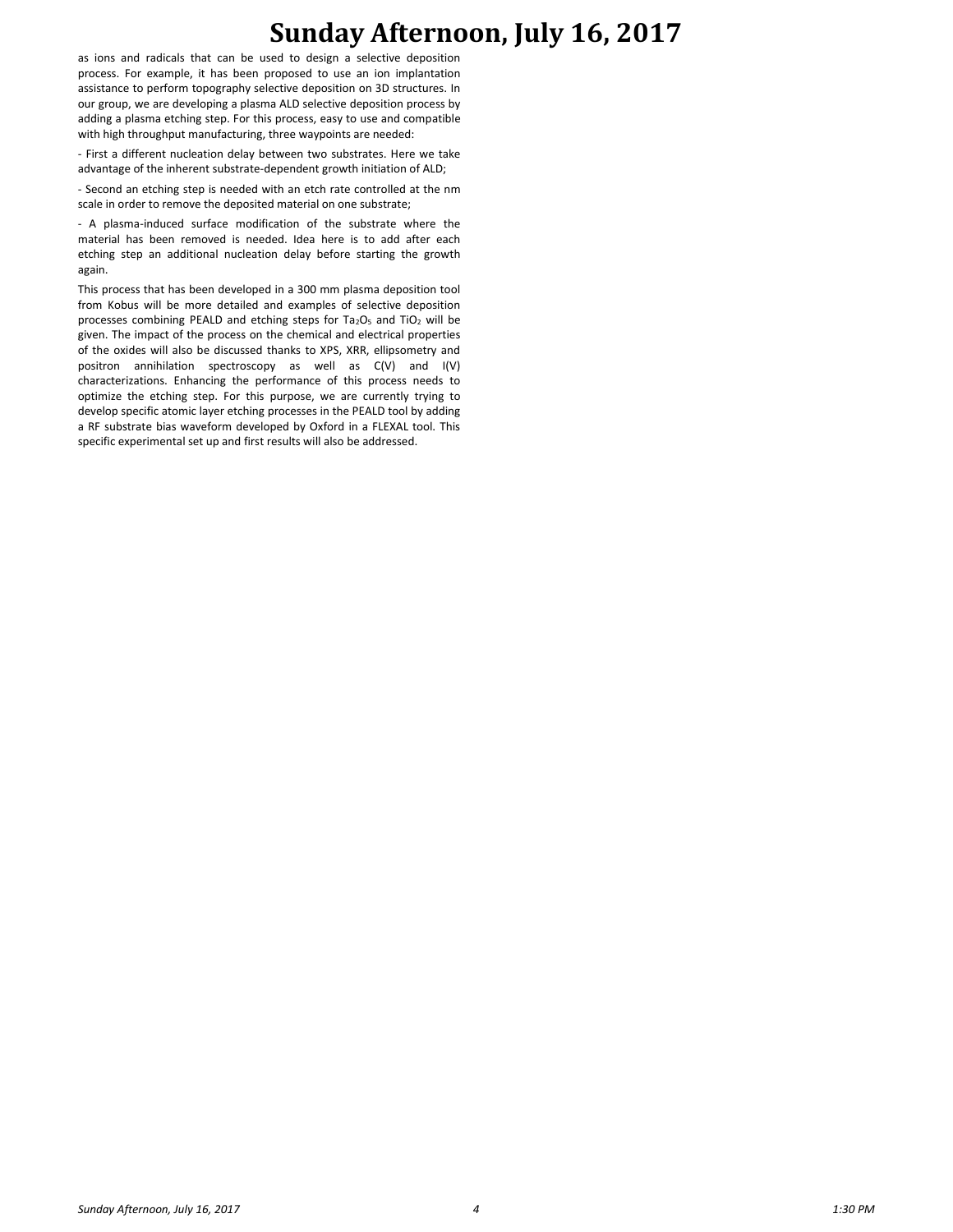# **Monday Afternoon Poster Sessions, July 17, 2017**

## **Area Selective ALD Room Plaza Exhibit - Session AS-MoP**

### **Area Selective ALD Poster Session**

**AS-MoP-1 Area-selective ALD using Vapor and Solution-Phase Synthesized Perfluorodecyltrichlorosilane (FDTS) SAMs as Growth Inhibition Layers***, Ali Haider,* Bilkent University, Turkey*; S Altuntas,* TOBB University of Economics & Technology, Turkey*; P Deminskyi, T Khan,* Bilkent University, Turkey*; F Buyukserin,* TOBB University of Economics & Technology, Turkey*; N Biyikli,* Utah State University

One of the main type of organic materials used for growth inhibition in area-deactivated selective atomic layer deposition (AS-ALD) is selfassembled monolayers (SAMs). SAMs are made up of long organic molecules consisting of three elements: the head group, chain as the backbone, and a tail group. The tail groups of SAM molecules transforms the surface from an OH-terminated hydrophilic surface into a chemically saturated C-H<sup>3</sup> or C-F<sup>3</sup> hydrophobic surface. When compared with the conventional C-H terminated SAM chemistries, an organic back bone chain made up of fluorine (CF<sub>2</sub>) and CF<sub>3</sub> tail groups might provide an enhanced hydrophobic character and potentially may result in an improved filmgrowth inhibition performance with higher nucleation initiation threshold ALD-cycle numbers. Moreover, the vast majority of the reported SAMbased AS-ALD work in literature utilizes SAMs which are synthesized in wetsolution phase to modify the substrate surface. Such wet processing features low-compatibility with main-stream device fabrication technology and suffers from long processing times and unavoidable defect sites leading to imperfections in growth inhibition. Vapor phase grown SAMs for AS-ALD could provide additional advantages such as faster processing, eliminating wet processing, topographical selectivity, and facile integration with ALD reactors and other fabrication equipments.

In this work, we report an experimental study for AS-ALD using perfluorodecyltrichlorosilane (FDTS) SAM molecules, which are deposited on Si(100) substrates using both vapor-phase and solution-phase synthesis approaches. A comparison between vapor and solution-phase grown SAMs will be provided in terms of growth inhibition performance. FDTS monolayer terminated surfaces formed via vapor and solution phase synthesis methods demonstrated exhibit both high-degree of hydrophobicity (contact angle ~120°) owing to long CF<sub>2</sub> organic back bone chain and CF<sub>3</sub> tail groups. Contact angle, scanning electron microscope (SEM), spectroscopic ellipsometer, and X-ray photoelectron spectroscopy (XPS) measurements results will be presented to demonstrate the effectiveness of FDTS molecules against thin film growth blockage. Finally, we will present micro-scale patterning of thin films using a photolithography patterned SAMs substrate.

### **AS-MoP-2 Nanoscale Patterning of C4F<sup>8</sup> Plasma Polymer Blocking Layers via Femtosecond Pulsed Laser Processing for Selective Deposition of Noble Metals***, Petro Deminskyi, I Pavlov, S Ilday, O Tokel,* Bilkent University, Turkey*; H Eren,* Delft University of Technology, Netherlands*; A Haider, F Ilday,* Bilkent University, Turkey*; N Biyikli,* Utah State University

Area-selective ALD (AS-ALD) is a promising technique for low-temperature self-aligned nanoscale device fabrication by reducing or eliminating lithography/etch process steps. Several methods have been reported for the patterning of ALD-grown films: (1) patterning based on lithography and lift-off; (2) AS-ALD by area-deactivation; (3) AS-ALD by area-activation; and (4) the ideal but highly challenging inherently selective AS-ALD. Though numerous of techniques of surface patterning for AS-ALD have been reported (optical/e-beam lithography), cost-effective alternative solutions are highly attractive.

In this study, we show that by using the pulsed-laser processing technique it is possible to achieve nanoscale patterned surfaces for AS-ALD of nobel metals. To develop this alternative methodology, we have used: an ultrafast Yb-fibre laser, operating at a central wavelength of 1,030 nm which has a 170-fs pulse duration, 1 MHz repetition rate with adjustable laser power levels. For Pt ALD growth, we used trimethyl (methylcyclopentadienyl) platinum (IV) and ozone as Pt and O<sup>2</sup> precursors, with N<sub>2</sub> as the carrier gas. Samples have been characterized using HR-SEM, contact angle measurements, EDX-analysis, and XPS for elemental composition analysis.

Our study consists of the following steps:

- C<sub>4</sub>F<sub>8</sub> plasma polymerization on Si(100) substrate surface in an ICP etch reactor;

- Micro- and nanoscale patterning of C<sub>4F8</sub> plasma polymer by femtosecond (fs) laser pulses;

- Si surface patterning by nonlinear laser lithography (NLL);
- AS-ALD of Pt thin films on patterned C<sub>4</sub>F<sub>8</sub>/Si interface;
- Plasma polymerization of  $C_4F_8$  on Pt thin film;
- Hydrophobicity study of dielectric/metal/substrate stack.

We'll present our experimental results on surface patterning via *fs* laser pulses and NLL for Pt AS-ALD. Here we speculate about the transparency of  $C_4F_8$  polymer to  $\sim$ 1 µm wavelength. In this regardsTherefore, due to substrate heating, polymer can be removed from specific areas. Patterned structures with diameters as small as 250 nm have been achieved.

This new capability could pave the way for cost-effective lithography-free patterning technique. For future work, (1) surface patterning with smallest possible features; (2) super-hydrophobic surfaces with metal contacts underneath are under development of which the latest results will be presented as well.

**AS-MoP-3 Feasibility Study of Single and Multi-layered Graphene as Plasma-compatible Deactivation Layers for Selective Deposition of III-Nitride Materials***, Petro Deminskyi, E Kovalska, A Haider, C Kocabas,*  Bilkent University, Turkey*; N Biyikli,* Utah State University

Plasma-assisted atomic layer deposition (PA-ALD) is a promising method for low-temperature growth of III-nitride materials. However, selective film deposition using PA-ALD is quite challenging mainly due to the plasmaincompatibility of conventional deactivation/blocking layers including SAMs and polymers. The main motivation of this work was to explore alternative growth inhibition materials which could withstand plasma environment.

Towards this goal, we investigated single-layer graphene (SLG) and multilayered graphene (MLG) as an effective lift-off mask for AlN, GaN, and InN grown via low-temperature PA-ALD. We achieved crystalline III-nitride thin films on graphene blocking layer and Si substrate surface. As far as SLG and MLG possess relatively weak Van der Waals forces between (1) graphene/substrate and (2) graphene/graphene interfaces, here, we gauge the importance of those forces for selective deposition of III-nitride materials. This strategy could be mainly used as an alternative patterning approach based on the graphene-assisted lift-off technique.

To evaluate the selective deposition studies, GaN, AlN, InN, and graphene have been removed from Si surface and were characterized using SEM and XPS. Spectroscopic ellipsometry measurements were performed to measure the film thickness on Si substrate surface and graphene-masked area. An extensive comparative study has been carried out with some successful results for certain binary III-nitride alloys. Possible blocking, nucleation, and graphene-penetration mechanisms will be discussed in conjunction with possible future strategies to further develop selective deposition methods for plasma-assisted film growth recipes.

**AS-MoP-4 Electroless Noble Metal Deposition - A New Approach for Highly Selective Surface Controlled Deposition Process***, Stanko Brankovic,*  Universtiy of Houston*; D Solanki, D Wu,* University of Houston*; Y Dordi, A Joi,* Lam Research

The improved understanding of nucleation kinetics has led to various discoveries in which the thin film growth was manipulated to enhance the evolution of atomically flat epitaxial overlayers. Exploiting some of these results has led to invention of several new methods and protocols for electrodeposition where underpotentially deposited (UPD) monolayer (ML) is used as a mediator, surfactant or sacrificial template. The one successful example is so called "*Deposition via Surface Limited Redox Replacement (SLRR) of UPD ML*" which gained a lot of applications for synthesis of noble metal thin films with different functionalities. This protocol/method represents the combination between the potential controlled step – formation of UPD ML and electroless step – SLRR of UPD ML by more noble metal ions (galvanic displacement). However, our studies show that there is still a lot of room left for improvements and further simplifications. They should expand application of this deposition protocol in many areas where traditional ALD process has been used.

In this talk we present results demonstrating electroless (e-less) ALD process where deposited Pb monolayer is used as a reducing agent and sacrificial material in SLRR reaction with noble metal ions such as Pt, Pd, Ru etc…. The full deposition cycle involves sequential exposure of the substrate to the solution for Pb ML deposition and then to solution for SLRR reaction and noble metal deposition. This results in an overall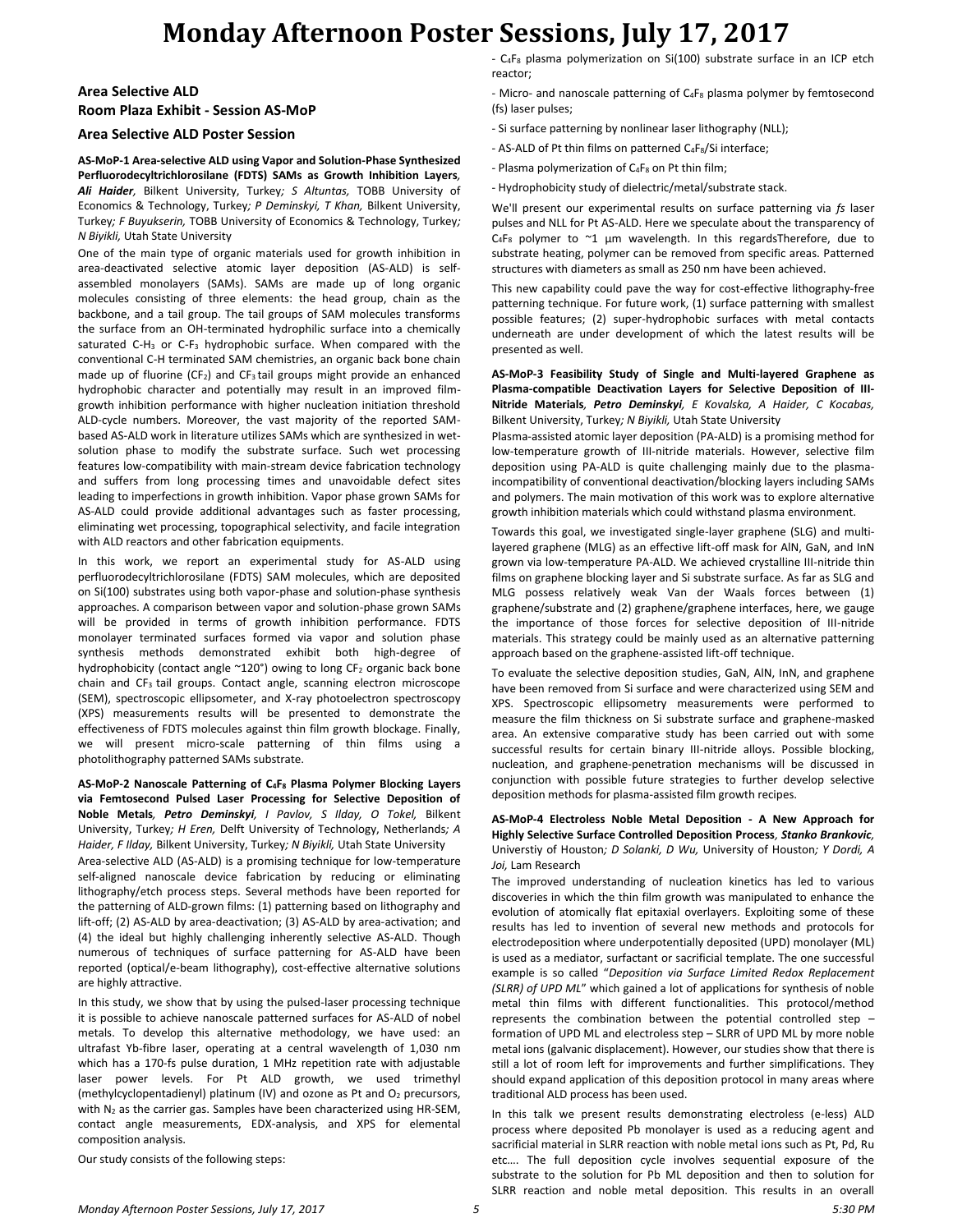# **Monday Afternoon Poster Sessions, July 17, 2017**

deposition of controlled amount of noble metal which is the function of the areal density of deposited Pb monolayer and stoichiometry of the SLRR reaction. Therefore, the process mimics to great extend the standard ALD cycle where adsorption of the metal precursors and surface catalyzed reaction are replaced by e-less Pb monolayer deposition and SLRR reaction. If two-step SLRR cycle is repeated an arbitrary number of times a highly compact, smooth and conformal noble metal thin film is grown. The deposition process is highly selective to the metal substrates at which Pb forms an UPD monolayer providing an advantage when certain integration requirements are considered. The process is designed (but not limited) for aqueous solutions with fairly simple and stable chemistry that can be easily scaled up to any size and shape of the substrate surface. Results demonstrating details and underlying phenomena controlling this process will be discussed. In addition, an example of a high quality of Pt, Pd and Ru films grown on Cu substrate will be shown as well as the applications of this process for metallization of structures relevant to semiconductor device fabrication.

#### **AS-MoP-5 Inherently Selective Plasma-assisted ALD: A Feasibility Study for III-Nitride Materials***, Necmi Biyikli,* Utah State University*; A Haider, P Deminskyi,* Bilkent University, Turkey

ALD processes featuring inherent selectivity without using any area deactivation/blocking layers or area-activation/patterned seed layers, is an almost unexplored field, but is a highly challenging method with enormous potential to revolutionize the nanoscale processing technology. As ALD processes strongly depend on the chemistry of substrate surfaces and precursor molecules, there is significant potential for the development of selective chemistries and reactions possessing large kinetic barriers. Selective atomic layer deposition/epitaxy of nitride materials has not yet been reported mainly due to the plasma-incompatibility of utilized blocking layers. Likewise, inherently selective atomic layer etching is still challenging with there being very limited success and no reports yet on nitrides.

In this work, we aim to develop inherently selective PA-ALD recipes for the nitride material family. To realize this objective, individual deposition reactions featuring selective chemistry with large kinetic barriers for IIInitride materials against major surfaces will be investigated. This unique bottom-up fabrication tool-box for nitride materials would enable the selfaligned fabrication of critical nanoscale structures minimizing the need for expensive and complex lithography-based top-down processing. Current state-of-the-art selective atomic layer processes include selective-area deposition of oxides and metals only, by using various blocking layers which need to be removed afterwards via additional process steps. Our strategic goal isto achieve the major breakthroughs necessary to enable not only selective ALD for III-nitrides, but also the making of this selectivity inherent, i.e., chemically favorable, to eliminate the use of blocking layers and extra processing steps. The highly-challenging task of developing inherently selective nitride-ALD will be embraced through a systematic study featuring extensive materials characterization efforts to gain a full understanding of the material growth dynamics on various surfaces and carefully monitoring the self-limiting surface reactions.

Our initial investigation on the influence of several critical parameters which might lead to the development of inherently selective plasmaassisted surface reactions show that the choice of substrate material and reactor pressure have a considerable impact on the properties of the deposited film. The key achievement sought in our studies is to obtain a certain nucleation delay between different surfaces including metallic (Pt, Cu), oxide (SiO<sub>2</sub>, Al<sub>2</sub>O<sub>3</sub>), and conventional substrates (Si). We would like to share our critical experimental findings thorughout the presentation.